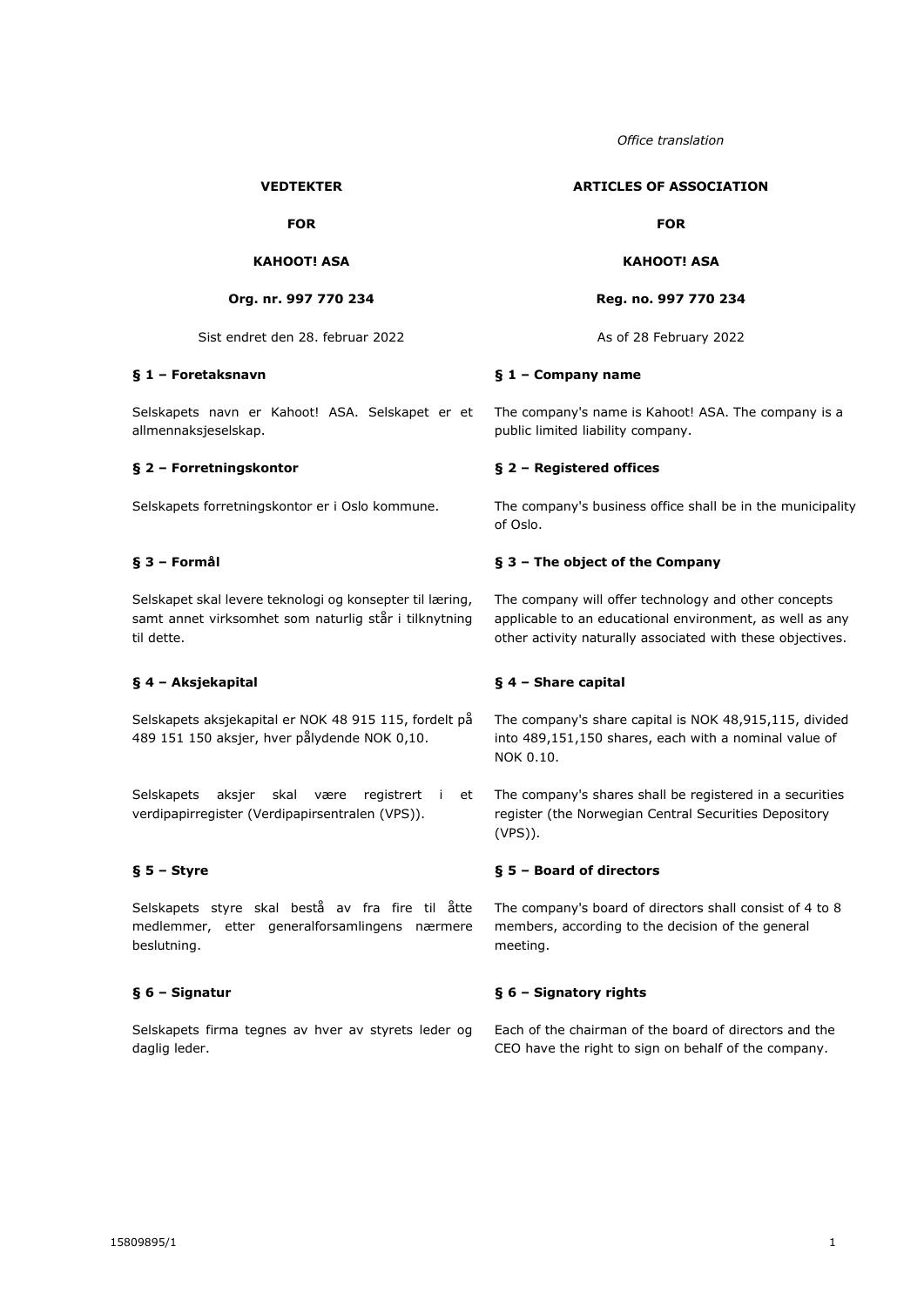## **§ 7 – Generalforsamling**

Dokumenter som gjelder saker som skal behandles på generalforsamlingen, herunder dokumenter som i henhold til lov skal inntas i eller vedlegges innkallingen, trenger ikke sendes til aksjonærene dersom dokumentene gjøres tilgjengelig på selskapets internettside. En aksjonær kan likevel kreve å få tilsendt dokumenter som gjelder saker som skal behandles på generalforsamlingen.

Styret kan beslutte at aksjonærer som vil delta på generalforsamlingen, må melde dette til selskapet innen en bestemt frist som ikke kan utløpe tidligere enn tre dager før generalforsamlingen.

Aksjeeiere kan avgi sin stemme skriftlig, herunder ved bruk av elektronisk kommunikasjon, i en periode før generalforsamlingen. Styret kan fastsette nærmere retningslinjer for slik forhåndsstemming. Det skal fremgå av generalforsamlingsinnkallingen hvilke retningslinjer som er fastsatt.

På den ordinære generalforsmalingen skal følgende spørsmål behandles og avgjøres:

- 1. Godkjennelse av årsregnskap og årsberetning, herunder utdelingen av utbytte; og
- 2. Andre saker som i henhold til lov hører under den ordinære generalforsamlingen.

## **§ 8 – Valgkomité**

Selskapet skal ha en valgkomité. Valgkomiteen skal bestå av fra to til tre medlemmer etter generalforsamlingens beslutning, hvor flertallet skal være uavhengige av styret og selskapets ledelse. Valgkomiteens medlemmer, herunder valgkomiteens leder velges av generalforsamlingen for to år av gangen om ikke generalforsamlingen fastsetter en annen periode i forbindelse med valget.

Valgkomiteen avgir innstilling til generalforsamlingen om valg av aksjonærvalgte medlemmer til styret og styrets leder, og medlemmer til valgkomiteen, samt godtgjørelse til styrets medlemmer og valgkomiteens medlemmer. Generalforsamlingen kan fastsette instruks for valgkomiteen.

# **§ 7 – General meeting**

Documents concerning matters to be considered at the company's general meeting, including documents which by law must be included in or enclosed with the notice of the general meeting, need not be sent to shareholders if the documents are made available on the company's website. Notwithstanding the foregoing, a shareholder may request a copy of documents which concern matters to be considered at the general meeting.

The board of directors may decide that shareholders who want to participate in the general meeting must notify the company thereof within a specific deadline that cannot expire earlier than three days prior to the general meeting.

The shareholders may cast their votes in writing, including through electronic communication, in a period prior to the general meeting. The board of directors may establish specific guidelines for such advance voting. It must be stated in the notice of the general meeting which guidelines have been set.

The annual general meeting shall deal with and decide the following matters:

- 1. Approval of the annual accounts and the annual report, including distribution of dividends; and
- 2. Other matters which are required by law or the articles of association to be dealt with by the general meeting.

## **§ 8 – Nomination committee**

The company shall have a nomination committee. The nomination committee shall consist of between two and three members as resolved by the general meeting, where the majority of the members shall be independent of the board of directors and the company's management. The members of the nomination committee, including the chairman, will be elected by the general meeting for a period of two years unless the general meeting decides otherwise in connection with the election.

The nomination committee shall give recommendations to the general meeting for the election of shareholder elected members to the board of directors and the chairperson, and to members of the nomination committee, in addition to recommendations for remuneration to the members of the board of directors and the members of the nomination committee. The